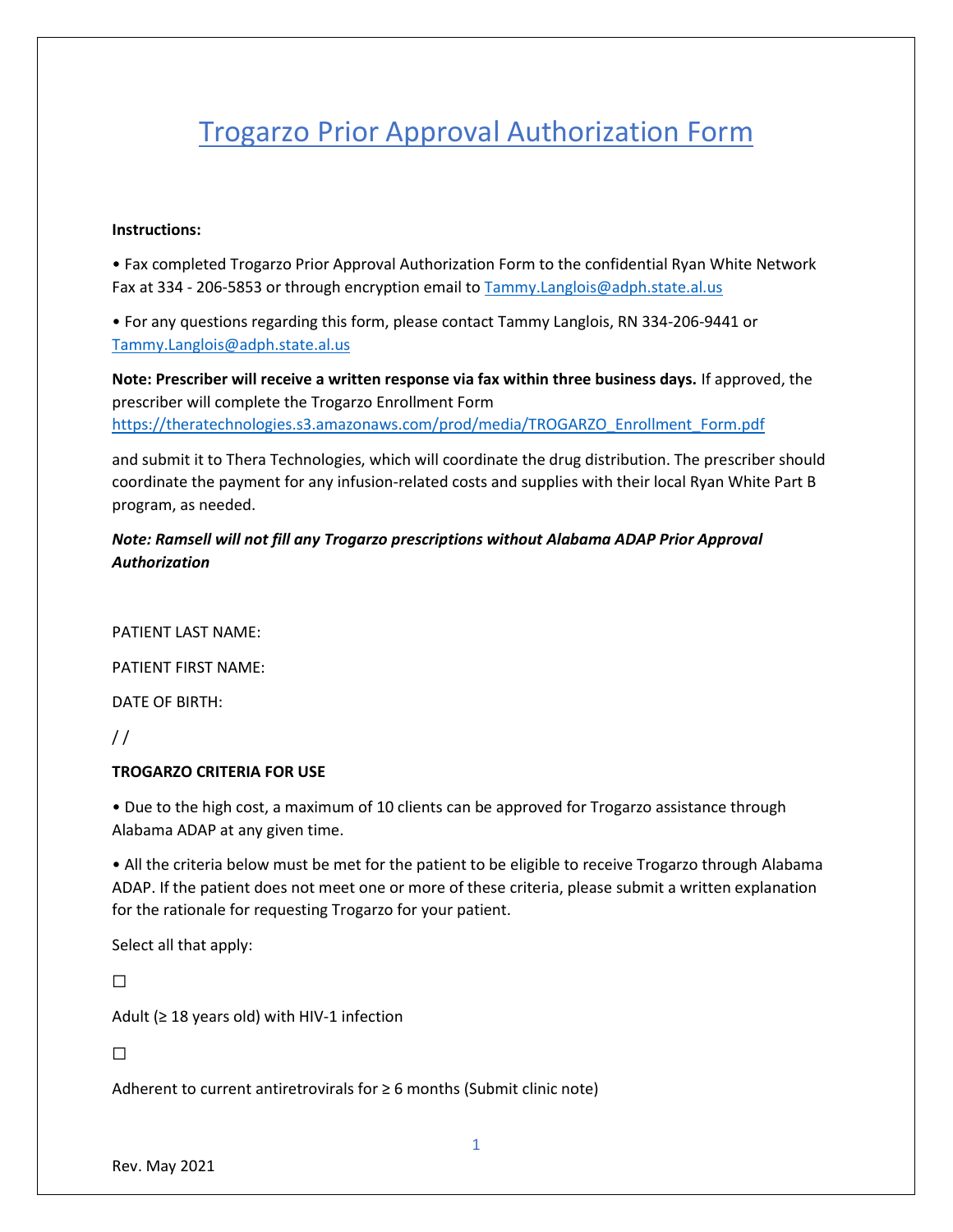## $\Box$

Most recent viral load > 200 copies/mL (Submit results)

☐

≤ 2 fully active ARVs from different classes available due to resistance, intolerance, or safety concerns (Submit all current and prior resistance test results and documentation of allergies, intolerances, or safety issues)

☐

≥ 1 fully active agent available to use with Trogarzo - List other antiretrovirals that will be used with Trogarzo:

## **COVERAGE FOR INSURED CLIENTS**

Select one of the options below. Submit documentation of insurance approval or denial for Trogarzo.

☐

Patient's insurance will be the primary payor and ADAP will cover copay only

☐

Patient's insurance has denied coverage and ADAP will be the sole payor

PRESCRIBER NAME (first and last):

DISCIPLINE:

 $\Box$  ARNP  $\Box$  DO  $\Box$  MD  $\Box$  PA

PRESCRIBER PHONE:

PRESCRIBER FAX:

PRESCRIBER EMAIL:

OFFICE CONTACT NAME /NUMBER:

 $\Box$  I agree to submit HIV viral load results at least every 6 months and CD4 counts when performed while patient is receiving Trogarzo. (Please upload results to Service Point during Eligibility Recertification).

☐ I agree to notify Alabama ADAP immediately upon discontinuation of Trogarzo or if patient is not adherent to therapy. (Use the contact information for Tammy Langlois on the first page of this form.)

 $\Box$  I understand that Alabama ADAP may rescind the approval for Trogarzo (with prior provider notice) if the patient is not responding adequately (e.g., rising viral load while on therapy).